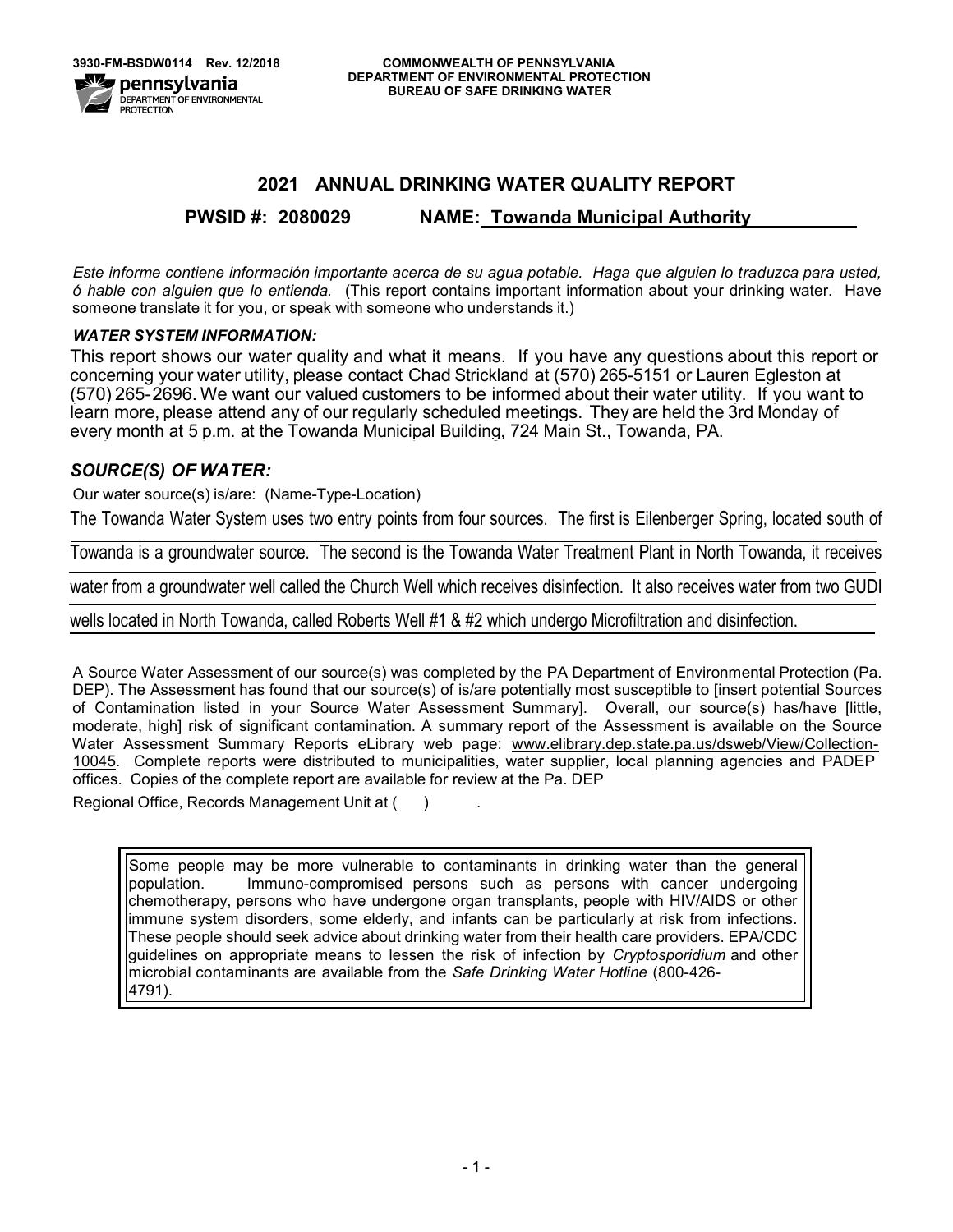#### *MONITORING YOUR WATER:*

We routinely monitor for contaminants in your drinking water according to federal and state laws. The following tables show the results of our monitoring for the period of **January 1, 2021 to December 31, 2021**. The State allows us to monitor for some contaminants less than once per year because the concentrations of these contaminants do not change frequently. Some of our data is from prior years in accordance with the Safe Drinking Water Act. The date has been noted on the sampling results table.

#### *DEFINITIONS:*

*Action Level (AL)* **-** The concentration of a contaminant which, if exceeded, triggers treatment or other requirements which a water system must follow.

*Maximum Contaminant Level (MCL)* - The highest level of a contaminant that is allowed in drinking water. MCLs are set as close to the MCLGs as feasible using the best available treatment technology.

*Maximum Contaminant Level Goal (MCLG)* - The level of a contaminant in drinking water below which there is no known or expected risk to health. MCLGs allow for a margin of safety.

*Maximum Residual Disinfectant Level (MRDL)* - The highest level of a disinfectant allowed in drinking water. There is convincing evidence that addition of a disinfectant is necessary for control of microbial contaminants.

*Maximum Residual Disinfectant Level Goal (MRDLG)* - The level of a drinking water disinfectant below which there is no known or expected risk to health. MRDLGs do not reflect the benefits of the use of disinfectants to control microbial contaminants.

*Minimum Residual Disinfectant Level (MinRDL) -* The minimum level of residual disinfectant required at the entry point to the distribution system.

*Level 1 Assessment –* A Level 1 assessment is a study of the water system to identify potential problems and determine (if possible) why total coliform bacteria have been found in our water system.

*Level 2 Assessment –* A Level 2 assessment is a very detailed study of the water system to identify potential problems and determine (if possible) why an *E. coli* MCL violation has occurred and/or why total coliform bacteria have been found in our water system on multiple occasions.

*Treatment Technique (TT) -* A required process intended to reduce the level of a contaminant in drinking water.

| <i>Mrem/year</i> = millirems per year (a measure of | $ppm$ = parts per million, or milligrams per liter |
|-----------------------------------------------------|----------------------------------------------------|
| radiation absorbed by the body)                     | (mg/L)                                             |
| <i>pCi/L</i> = picocuries per liter (a measure of   | $ppq$ = parts per quadrillion, or picograms per    |
| radioactivity) l                                    | liter                                              |

radioactivity)

*ppb* = parts per billion, or micrograms per liter (μg/L)

*ppt* = parts per trillion, or nanograms per liter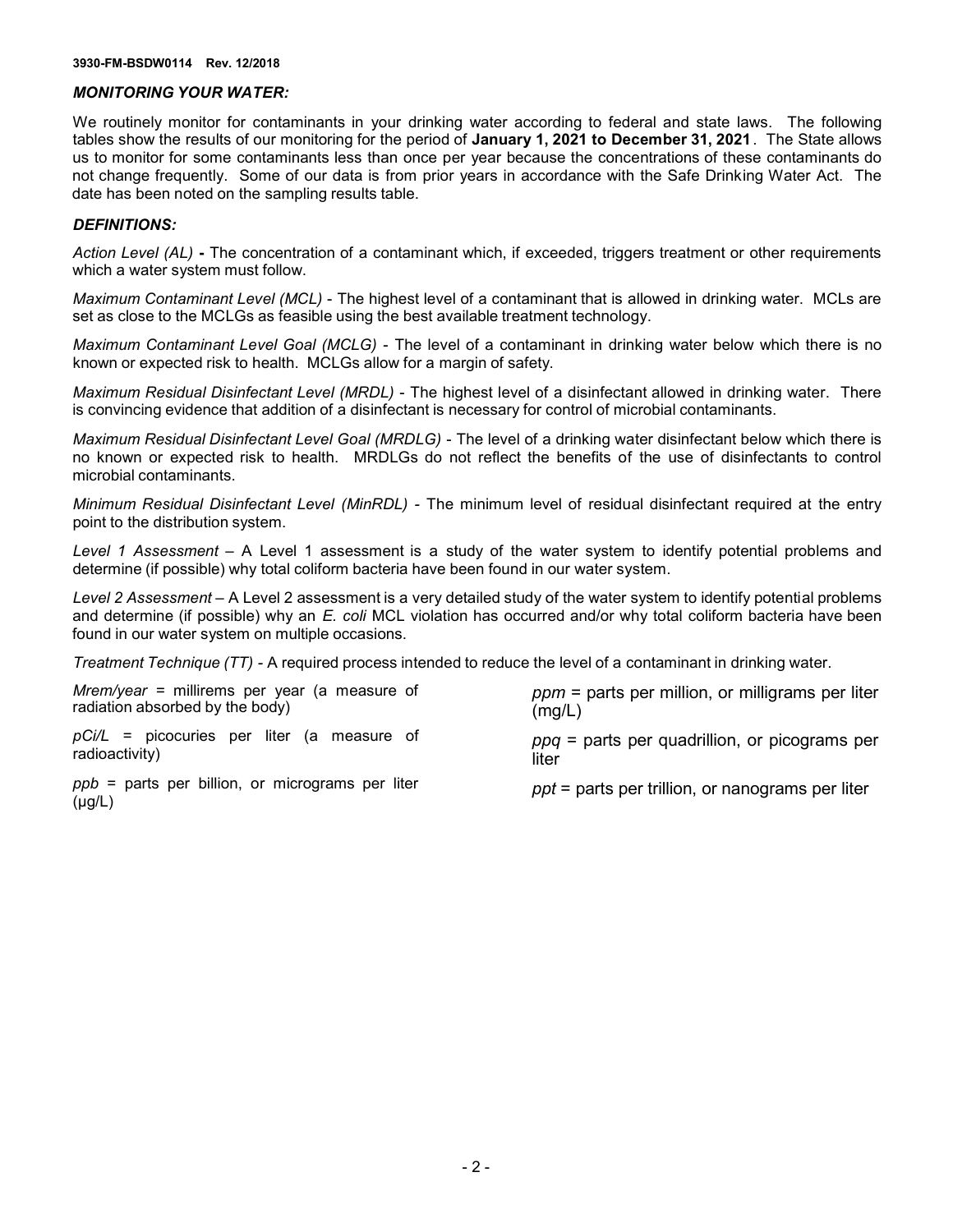# *DETECTED SAMPLE RESULTS:*

|                                    | <b>Chemical Contaminants</b><br><b>MCL</b> in |                       |                          |                               |              |                              |                         |                                                                                                         |  |  |
|------------------------------------|-----------------------------------------------|-----------------------|--------------------------|-------------------------------|--------------|------------------------------|-------------------------|---------------------------------------------------------------------------------------------------------|--|--|
| <b>Contaminant</b>                 | <b>CCR</b><br><b>Units</b>                    | <b>MCLG</b>           | Level<br><b>Detected</b> | Range of<br><b>Detections</b> | <b>Units</b> | <b>Sample</b><br><b>Date</b> | <b>Violation</b><br>Y/N | Sources of<br>Contamination                                                                             |  |  |
| Nitrate                            | 10                                            | 10                    | 2.05                     | $1.04 - 2.05$                 | ppm          | 02/21                        | N                       | Runoff from fertilizer<br>use; Leaching from<br>septic tanks, sewage;<br>Erosion of natural<br>deposits |  |  |
| Barium                             | $\overline{2}$                                | $\overline{2}$        | 0.138                    | $0.0549 - 0.138$              | ppm          | 02/21                        | N                       | Discharge of drilling<br>Wastes; Discharge<br>from metal refineries;<br>Erosion of natural<br>deposits  |  |  |
| Total<br>Trihalomethanes<br>(TTHM) | 80                                            | N/A                   | 9.89                     | $1.05 - 9.89$                 | ppb          | 07/21                        | N                       | By-product of<br>drinking water<br>disinfection                                                         |  |  |
| Chlorine                           |                                               | $MRDL = 4  MRDL = 4 $ | 0.93                     | $0.20 - 0.93$                 | ppm          | 12/21                        | N                       | Water additive used to<br>control Microbes                                                              |  |  |

\*EPA's MCL for fluoride is 4 ppm. However, Pennsylvania has set a lower MCL to better protect human health.

| <b>Entry Point Disinfectant Residual</b> |                                                          |                                    |                               |              |                              |                         |                                                   |  |  |
|------------------------------------------|----------------------------------------------------------|------------------------------------|-------------------------------|--------------|------------------------------|-------------------------|---------------------------------------------------|--|--|
| <b>Contaminant</b>                       | <b>Minimum</b><br><b>Disinfectant</b><br><b>Residual</b> | Lowest<br>Level<br><b>Detected</b> | Range of<br><b>Detections</b> | <b>Units</b> | <b>Sample</b><br><b>Date</b> | <b>Violation</b><br>Y/N | Sources of<br>Contamination                       |  |  |
| Chlorine $\omega$ EP 101                 | 0.40                                                     | 0.70                               | $0.70 - 0.84$                 | ppm          | 01/05/2021                   | N                       | additive<br>Water<br>used<br>to control microbes. |  |  |
| Chlorine @ EP 102                        | 0.20                                                     | 0.40                               | $0.40 - 0.98$                 | ppm          | 07/17/2021                   | N                       | additive<br>Water<br>used<br>to control microbes. |  |  |
| Chlorine $@$ EP 104                      | 0.40                                                     | 0.63                               | $0.63 - 1.07$                 | ppm          | 06/06/2021                   | N                       | additive<br>Water<br>used<br>to control microbes. |  |  |

| <b>Lead and Copper</b> |                             |             |                                      |              |                                              |                         |                                        |  |
|------------------------|-----------------------------|-------------|--------------------------------------|--------------|----------------------------------------------|-------------------------|----------------------------------------|--|
| Contaminant            | <b>Action</b><br>Level (AL) | <b>MCLG</b> | 90 <sup>th</sup> Percentile<br>Value | <b>Units</b> | # of Sites Above<br><b>AL of Total Sites</b> | <b>Violation</b><br>Y/N | Sources of<br>Contamination            |  |
| Lead                   | 15                          | 0           | 0.945                                | ppb          | $\theta$                                     | N                       | Corrosion of<br>household<br>plumbing. |  |
| Copper                 | 1.3                         | 1.3         | 0.161                                | ppm          | $\theta$                                     | N                       | Corrosion of<br>household<br>plumbing. |  |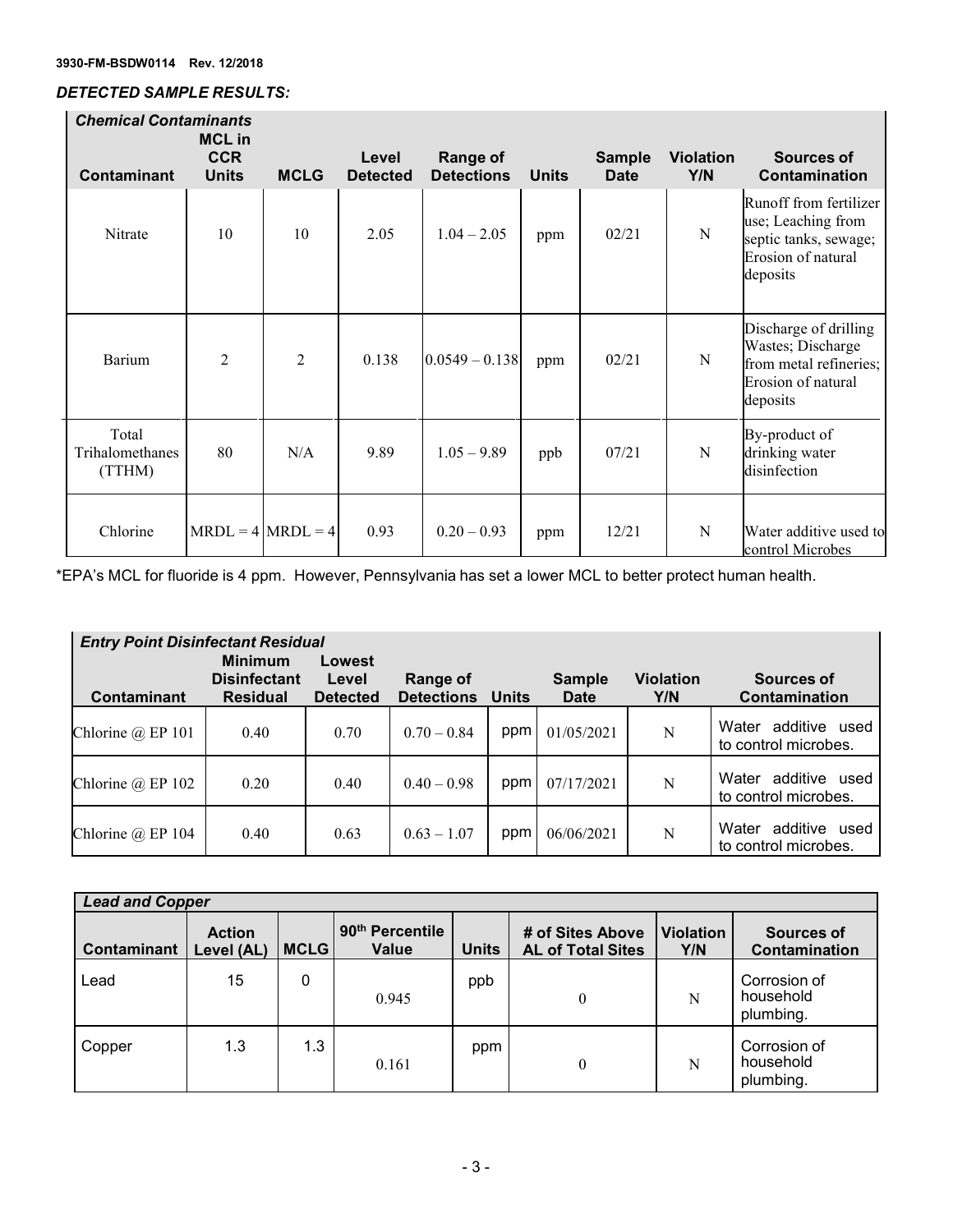| Microbial (related to Assessments/Corrective Actions regarding TC positive results) |                                                                                                                                                                                          |             |                                                                                                                                 |                         |                                             |  |  |  |
|-------------------------------------------------------------------------------------|------------------------------------------------------------------------------------------------------------------------------------------------------------------------------------------|-------------|---------------------------------------------------------------------------------------------------------------------------------|-------------------------|---------------------------------------------|--|--|--|
| <b>Contaminants</b>                                                                 | TТ                                                                                                                                                                                       | <b>MCLG</b> | Assessments/<br><b>Corrective Actions</b>                                                                                       | <b>Violation</b><br>Y/N | Sources of<br>Contamination                 |  |  |  |
| <b>Total Coliform</b><br>Dacieria                                                   | Any system that has<br>failed to complete all the<br>required assessments or<br>correct all identified<br>sanitary defects, is in<br>violation of the treatment<br>technique requirement | N/A         | See detailed<br>description under<br>"Detected<br>Contaminants Health<br>Effects Language<br>and Corrective<br>Actions" section |                         | Naturally present<br>in the<br>environment. |  |  |  |

|                     | Microbial (related to E. coli)                                                                                                                                                                                                                                                          |             |                                                                                                                                   |                         |                                     |  |  |  |  |
|---------------------|-----------------------------------------------------------------------------------------------------------------------------------------------------------------------------------------------------------------------------------------------------------------------------------------|-------------|-----------------------------------------------------------------------------------------------------------------------------------|-------------------------|-------------------------------------|--|--|--|--|
| <b>Contaminants</b> | <b>MCL</b>                                                                                                                                                                                                                                                                              | <b>MCLG</b> | <b>Positive Sample(s)</b>                                                                                                         | <b>Violation</b><br>Y/N | <b>Sources of</b><br>Contamination  |  |  |  |  |
| E. coli             | Routine and repeat<br>samples are total<br>coliform-positive and<br>either is E. coli-positive<br>or system fails to take<br>repeat samples<br>following E. coli-<br>positive routine sample<br>or system fails to<br>analyze total coliform-<br>positive repeat sample<br>for E. coli. | $\mathbf 0$ |                                                                                                                                   |                         | Human and<br>animal fecal<br>waste. |  |  |  |  |
| <b>Contaminants</b> | <b>TT</b>                                                                                                                                                                                                                                                                               | <b>MCLG</b> | Assessments/<br><b>Corrective Actions</b>                                                                                         | <b>Violation</b><br>Y/N | <b>Sources of</b><br>Contamination  |  |  |  |  |
| E. coli             | Any system that has<br>failed to complete all<br>the required<br>assessments or correct<br>all identified sanitary<br>defects, is in violation of<br>the treatment<br>technique requirement                                                                                             | N/A         | See description<br>under "Detected<br><b>Contaminants Health</b><br><b>Effects Language</b><br>and Corrective<br>Actions" section |                         | Human and<br>animal fecal<br>waste. |  |  |  |  |

| <b>Turbidity</b> |                                                          |             |                          |                              |                         |                            |
|------------------|----------------------------------------------------------|-------------|--------------------------|------------------------------|-------------------------|----------------------------|
| Contaminant      | <b>MCL</b>                                               | <b>MCLG</b> | Level<br><b>Detected</b> | <b>Sample</b><br><b>Date</b> | <b>Violation</b><br>Y/N | Source of<br>Contamination |
| Turbidity        | TT=1 NTU for a single<br>measurement                     | 0           | 0.067 NTU                | 02/20/2021                   | N                       | Soil runoff                |
|                  | TT= at least 95% of<br>monthly samples<0.3<br><b>NTU</b> |             | 100%                     | 02/21                        | N                       |                            |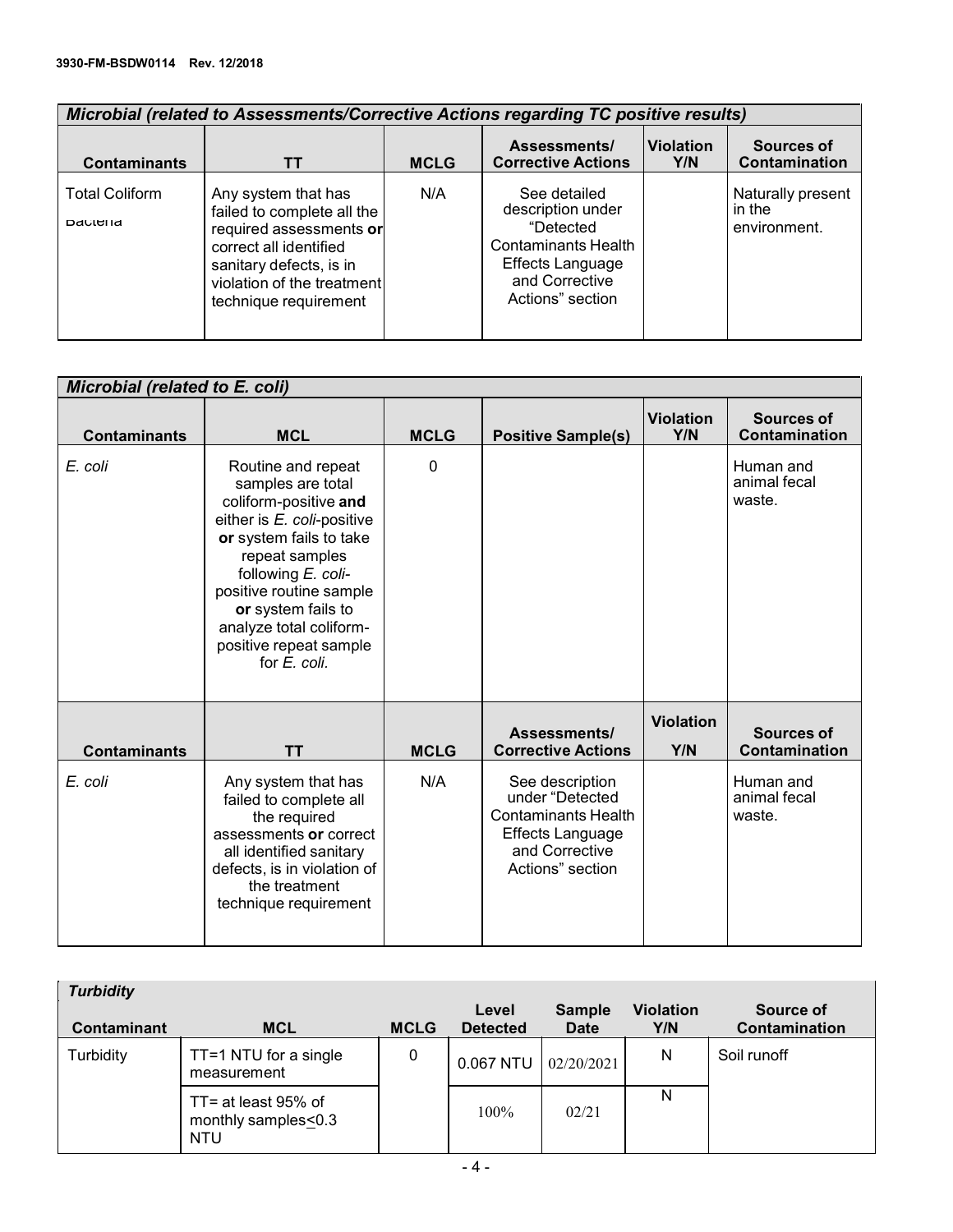| <b>Total Organic Carbon (TOC)</b> |                 |                         |                 |                  |                                         |  |  |  |  |
|-----------------------------------|-----------------|-------------------------|-----------------|------------------|-----------------------------------------|--|--|--|--|
|                                   | Range of %      |                         | Number of       |                  |                                         |  |  |  |  |
|                                   | <b>Removal</b>  | <b>Range of percent</b> | quarters out of | <b>Violation</b> | Sources of                              |  |  |  |  |
| <b>Contaminant</b>                | <b>Required</b> | removal achieved        | compliance      | Y/N              | Contamination                           |  |  |  |  |
| <b>TOC</b>                        |                 |                         |                 | N                | Naturally present in<br>the environment |  |  |  |  |

### *DETECTED CONTAMINANTS HEALTH EFFECTS LANGUAGE AND CORRECTIVE ACTIONS:* N/A

### *OTHER VIOLATIONS:*

This past year we had Tier 3 violations for failing to conduct the required Total Trihalomethane (TTHM) & Haloacetic Acid (HAA5)

Sampling for the periods  $2<sup>nd</sup> QTR$ ,  $3<sup>rd</sup> QTR$ , and  $4<sup>th</sup> QTR$ . Samples were taken late and satisfied monitoring requirements.

### *EDUCATIONAL INFORMATION:*

The sources of drinking water (both tap water and bottled water) include rivers, lakes, streams, ponds, reservoirs, springs and wells. As water travels over the surface of the land or through the ground, it dissolves naturally-occurring minerals and, in some cases, radioactive material, and can pick up substances resulting from the presence of animals or from human activity. Contaminants that may be present in source water include:

Microbial contaminants, such as viruses and bacteria, which may come from sewage treatment plants, septic systems, agricultural livestock operations, and wildlife.

- Inorganic contaminants, such as salts and metals, which can be naturally-occurring or result from urban stormwater run-off, industrial or domestic wastewater discharges, oil and gas production, mining, or farming.
- Pesticides and herbicides, which may come from a variety of sources such as agriculture, urban stormwater runoff, and residential uses.
- Organic chemical contaminants, including synthetic and volatile organic chemicals, which are by-products of industrial processes and petroleum production, and can also come from gas stations, urban stormwater runoff, and septic systems.
- Radioactive contaminants, which can be naturally-occurring or be the result of oil and gas production and mining activities.

In order to ensure that tap water is safe to drink, EPA and DEP prescribes regulations which limit the amount of certain contaminants in water provided by public water systems. FDA and DEP regulations establish limits for contaminants in bottled water which must provide the same protection for public health.

Drinking water, including bottled water, may reasonably be expected to contain at least small amounts of some